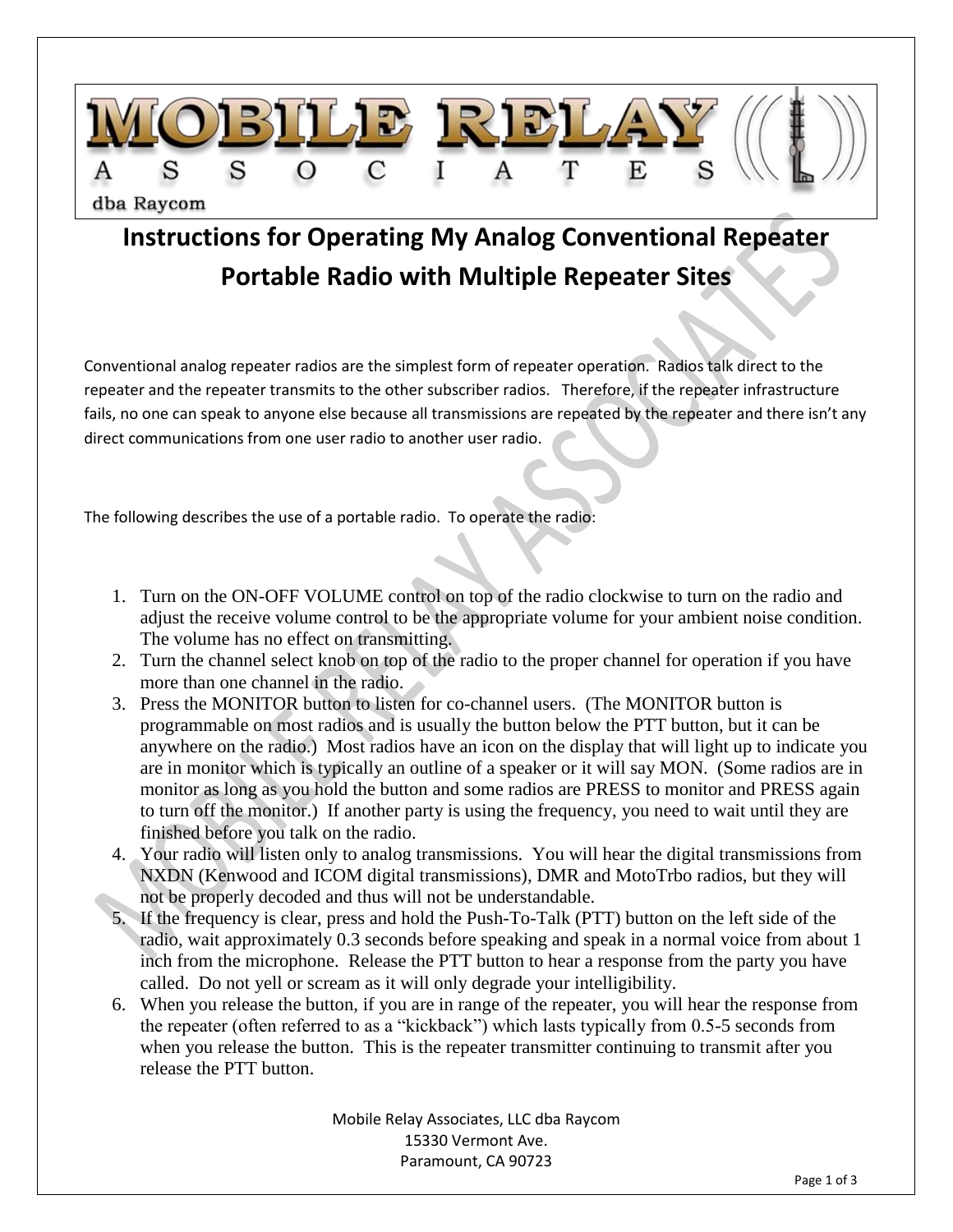- 7. Before you reach a poor signal area for the repeater you are using, you should notify the other users that you are switching to another repeater site and tell them which site you plan to use. Once you drop out of range of the repeater, you cannot tell anyone where you are and now the other users have to guess what has happened to you.
- 8. In many situations, you can only communicate with another user who is using the same repeater system. Therefore, if you switch to another repeater, you may not be able to talk to anyone on other repeater system. If they cannot switch to the repeater you are now using, you may not be able to communicate with the exception explained below.
- 9. Every repeater site has some unique coverage that no other site can provide. However, many repeater sites have overlapping coverage, so it is possible in many situations to use more than one repeater for the area in which you are located. Typically, you choose the repeater that gives the best overall coverage for your area of operation that you travel. However, if multiple repeaters cover the same area, you can talk to another user who is using a different repeater provided they are in an area that also allows them to use both repeaters.
- 10. With repeater operation, all transmissions go through the repeater. Therefore, when you talk, all the users (that are in range of the repeater) will hear your transmission with the same clarity if you are in range of the repeater. If you are not in range of the repeater, no one will hear you speaking. If you have a strong signal into the repeater, everyone will hear you clearly. As the signal gets weaker, all other users will start to hear a background hiss on your transmission. As the signal continues to degrade, all other users will hear static mixed in with your transmit audio and eventually as the signal gets weaker, there will not enough signal to understand your transmission and the repeater may stop entirely retransmitting (otherwise known as dropping out of the repeater) your signal. Typical range is dependent upon the location of the repeater and how high the repeater antenna is located above ground.

Battery and charger information for portable (hand-held) radios:

- 1. Some radios have a battery icon on the display to let you know the condition of the battery. If you do not have a battery icon, the radio will typically have a LED flash red whenever the battery is low. Some radios will have a different method of signaling a low battery which varies by radio model.
- 2. If your radio does not have a battery condition icon on the display, you need to pay more attention to how much you use the radio to have an idea of when to charge (or change) the battery.
- 3. Batteries that are very low can cause the radio to "reboot" whenever you press the PTT button or reboot continuously. Some radios will act very strangely and do things abnormally until the battery is charged or replaced.
- 4. When you are finished using the radio, turn it off and place it in the battery charger to recharge the battery. When the battery is fully charged, remove the radio from the charger if it will not be used for an extended period of time. Leaving the radio in the charger over night or over a weekend should not be a problem.
- 5. Most batteries have small, medium and/or large batteries which will determine the battery life for a particular radio. Typical numbers for small batteries are 8 hours use at 5-5-90 while large batteries are typically 12 hours at 10-10-80 which means 10% of the time you are transmitting,

Mobile Relay Associates, LLC dba Raycom 15330 Vermont Ave. Paramount, CA 90723